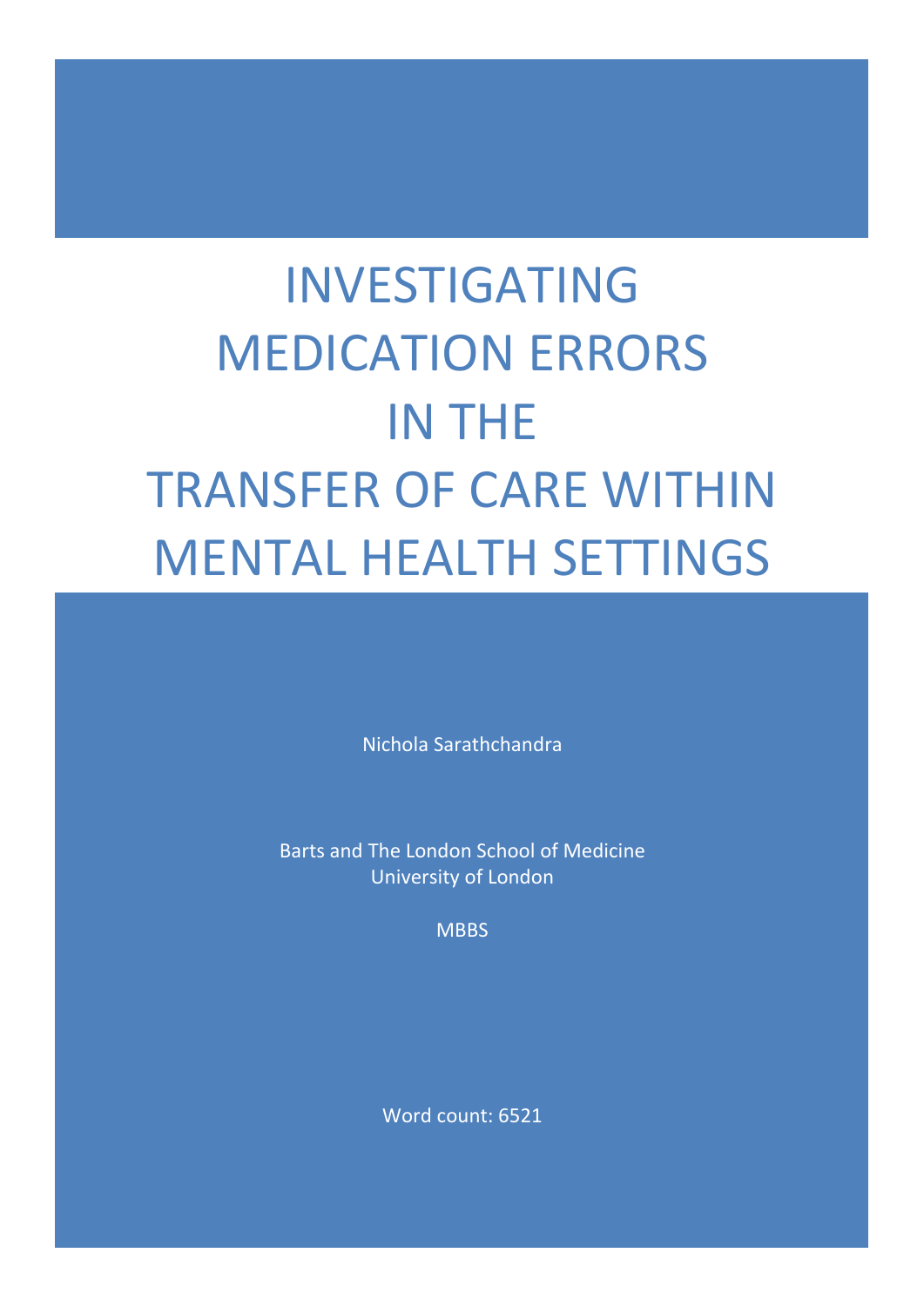# Contents

| $\mathbf{1}$ . |       |  |
|----------------|-------|--|
| 2.             |       |  |
| 3.             |       |  |
| 4.             |       |  |
| 5.             |       |  |
| 6.             |       |  |
|                | 6.1   |  |
|                | 6.2   |  |
|                | 6.2.1 |  |
|                | 6.3   |  |
|                | 6.4   |  |
|                | 6.5   |  |
| 7.             |       |  |
| 8.             |       |  |
|                |       |  |
| 9.             |       |  |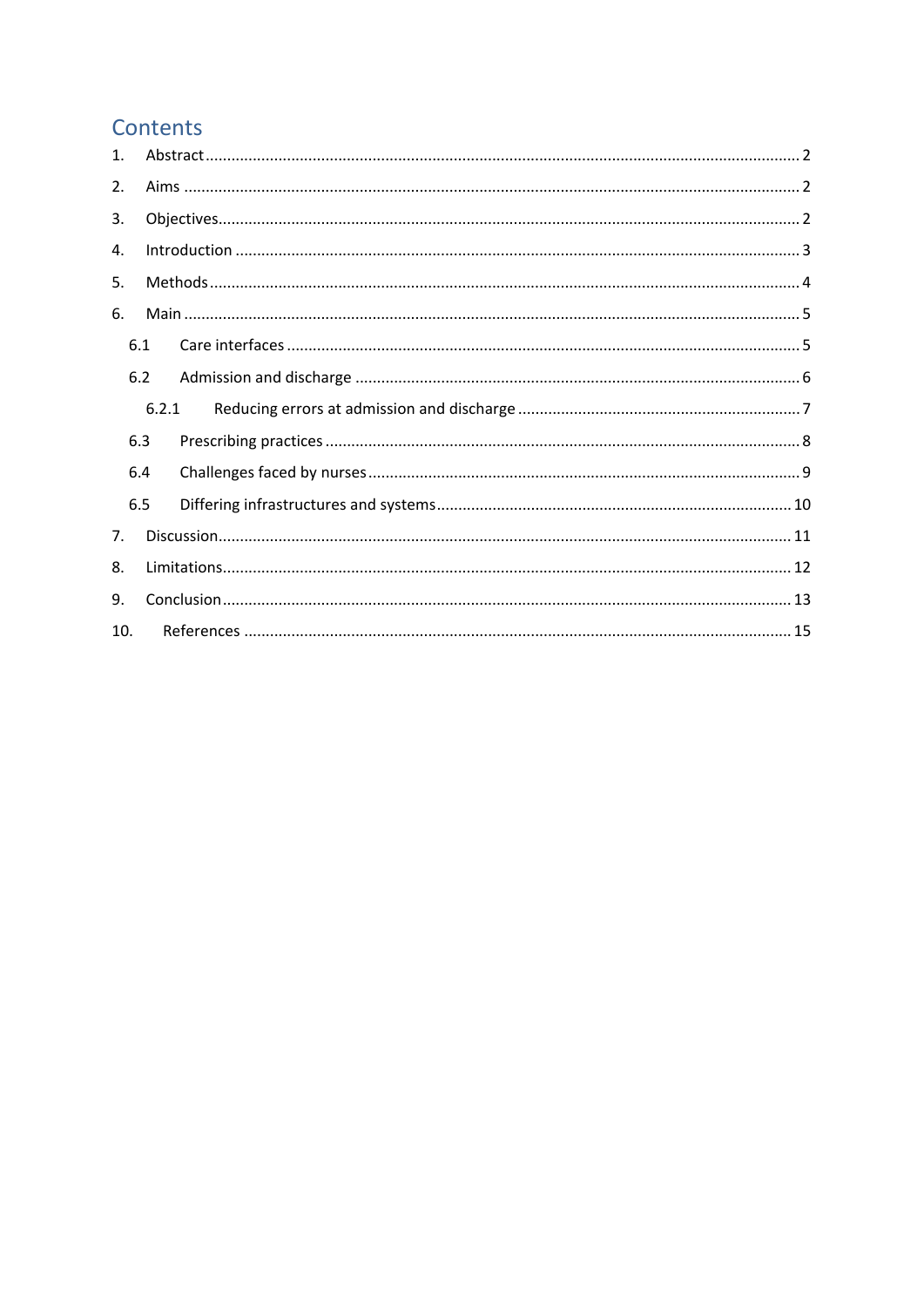# <span id="page-2-0"></span>1. Abstract

Medication errors are commonplace within healthcare and increase during times of care transfer, however, this has been under-investigated within mental health settings. Therefore, in line with the World Health Organisation's Third Global Safety Challenge, the aim of this literature review was to investigate the types of medication errors found in mental health settings during care transfers, the most common care transfers and to develop potential audit standards.

The literature search was conducted in the following electronic databases: PsychINFO, Embase, Medline, Scopus, Web of Science and Cochrane on two separate dates. Papers were included if they had been undertaken within mental health settings.

More studies need to be conducted within mental health settings, looking at both medication and care interfaces. Extensive gaps in the literature reflect how mental health services have been sidelined for many years, with absolutely no studies in certain specialist settings, such as; forensic services or psychiatric intensive care units. This highlights areas in need to further research. Additionally the sheer number of care interfaces presented to patients in mental health undoubtedly increased risk of medication errors. Most significantly, improvement in communication between different care sectors is essential for effective and safe continuity of care.

## <span id="page-2-1"></span>2. Aims

- 2.1 To assess the literature and research with reference to errors and safety in transfer of care within in Mental health inpatient units
- 2.2 To improve the safety of those within inpatient mental health services
- 2.3 To understand where further research should be undertaken

# <span id="page-2-2"></span>3. Objectives

- 3.1 To understand the breadth of research already taking place in this field
- 3.2 To develop standards which can be audited against in inpatient mental health settings
- 3.3 To use the literature review to develop an audit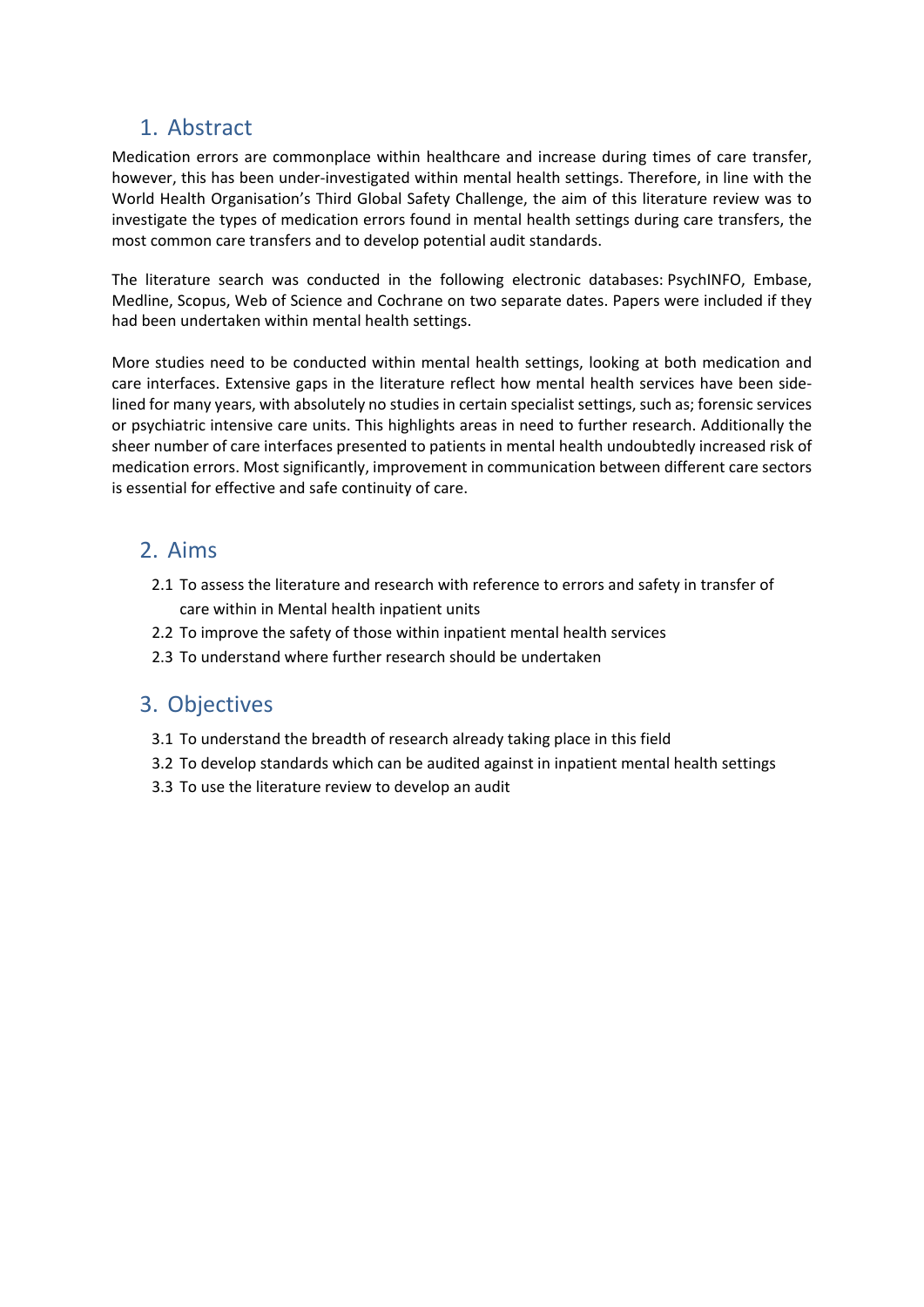## <span id="page-3-0"></span>4. Introduction

The World Health Organisation (WHO) Third Global Safety Challenge has set the goal of reducing severe, avoidable harm related to medication by 50% over five years globally (1). Within this, one area which has been highlighted is; transitions of care (1). It is known that patients accessing mental health services will encounter a high number of care transfers and are usually on a variety of medications. Therefore, this review aims to evaluate the literature analysing medication errors which take place when care is transferred. From this information an audit will be designed to investigate ways in which errors can be reduced within inpatient mental health settings.

Medication is one of the most common areas where errors are made during a person's care (2, 3). This can be in primary and secondary care settings with the burden of these errors resulting in cost to the NHS, poorer outcomes for those patients affected and in some cases, fatalities (2, 4). Additionally, medication errors can contribute to an increased length of hospital stay, thus increasing cost of care and burden on the already stretched NHS (2).

Safety around medication was first recognised as an area for improvement in the sixties, with studies showing that over 5% of all hospital admissions are due to adverse drug reactions (ADRs), including medication errors (1, 5). Historical studies have shown the global burden of ADRs to have remained at the same level despite changes in systems and interventions (5). This highlights the importance of further development needed in this area and demonstrates the significance of The WHO Third Global Safety Challenge (1).

There are a variety of definitions offered in the literature to specify a medication error (6-8). As per the Policy Research Unit in Economic Evaluation of Health and Care Interventions (EEPRU) a medication error can be defined as 'a preventable event that may lead to inappropriate medication use or patient harm' (2).

It is known that polypharmacy and co-morbidities can increase the risk of a person being subjected to a medication error during their care. These are two giants when considering the population receiving mental health care in the UK, making an already vulnerable group more at risk (3). It is predicted that 46% of people living with a mental health condition also live with a long term health condition (9). This statistic can be partly attributed to a reduced motivation and personal ability to effectively selfmanage health. Thus potentially contributing to poorer lifestyle choices, such as diet and smoking, which can impact upon health as well as poor adherence to medical care plans and treatments (10). However, it is also fact that many of the medicines used to treat mental health problems are associated with side effects such as weight gain, metabolic syndrome, diabetes and tachycardia. Therefore it is a fine balancing act to keep someone both mentally and physically well, and often leads to polypharmacy and additional prescribing to manage side effects of key psychotropic medications.

It is also known that medication errors occur more frequently when care is transferred (3, 11, 12). This can be between wards during inpatient care, during admission and discharge and within the community between specialists (12). However, people accessing mental health services are often faced with an extensive range of service interfaces making them more likely to have their care transferred (3, 13, 14). This is in addition to the fact many service users are known to present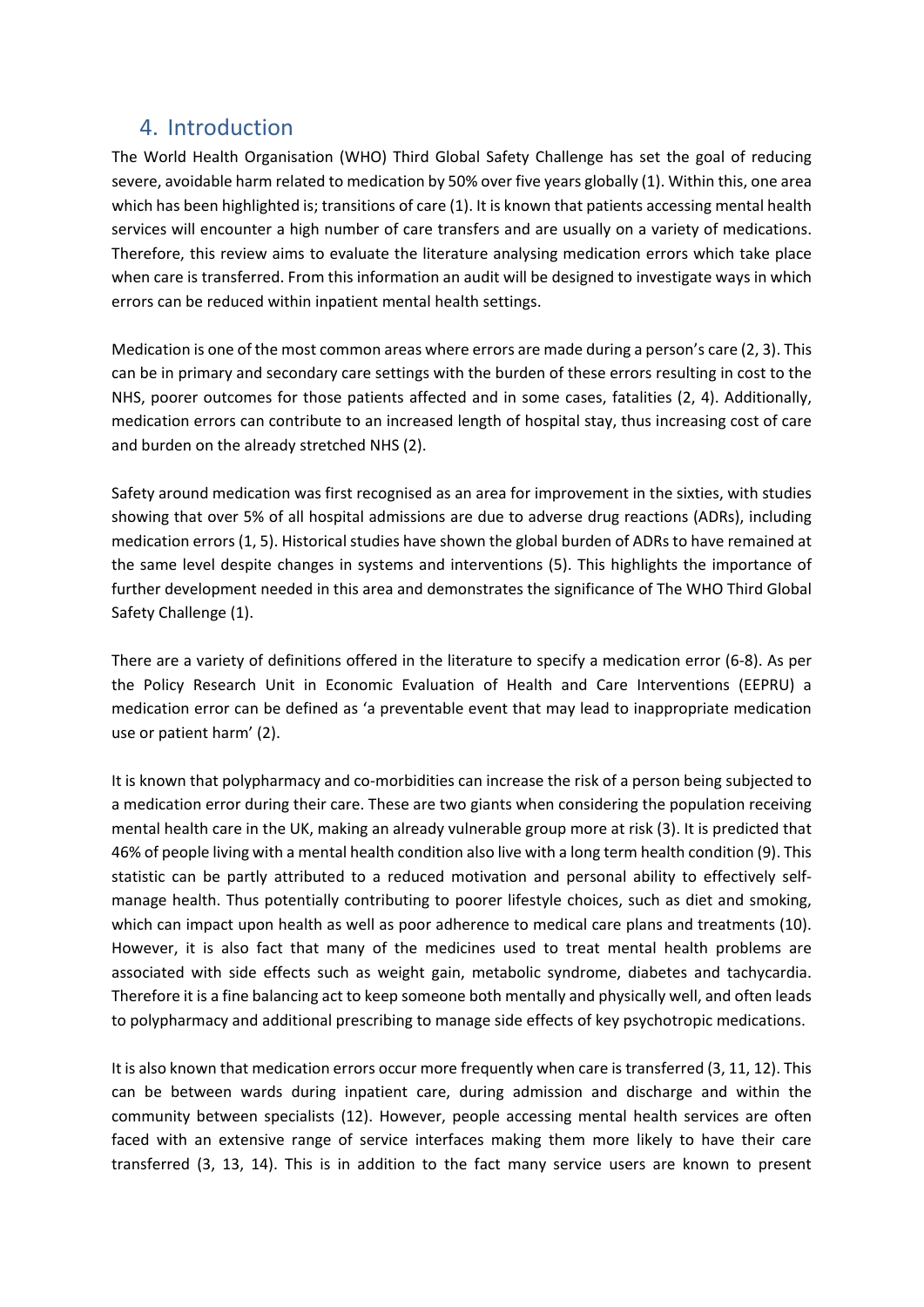repeatedly to psychiatric services, sometimes referred to as the 'revolving door' phenomenon (15). This increases the likelihood of them experiencing a medication error in their care.

The mental health setting is different to that of acute health trusts in many ways, but especially when considering medication. The range of medications used is smaller and more specialised, and ambulatory patients means coordination of drug rounds differ vastly to those in acute trusts (16). When reviewing the literature, it is clear that the outcomes cannot be applied straight to mental health settings due to differences in medications and care transitions.

It is imperative that studies conducted in mental health settings, investigating medication errors and care transfers are analysed to see where medication errors occur, and to identify compounding factors. The outcome of this literature review will be used to design an audit to identify medication errors during care transfer in a London Mental Health trust and improve service users experience of mental health services.

# <span id="page-4-0"></span>5. Methods

The literature search was conducted in the following electronic databases: PsychINFO, Embase, Medline, Scopus, Web of Science and Cochrane on two separate dates December 5<sup>th</sup> 2019 and June 14<sup>th</sup> 2019. The following key terms were used to conduct the search in combination: (1) medication, medicines, medicines management, drugs, therapy, medication errors, drug errors, drug administration errors; (2) care transfer, transitions of care, transfer, transition, care interface, interface; (3) mental health, psychiatry, psychiatric, psychiatric unit, psychiatric ward, mental illness, mental disorder. Reference lists of included publications were also reviewed for additional sources. Google scholar was also used to obtain background information from peer reviewed studies and papers.

Papers were screened for eligibility at the title, abstract and full text levels. Papers were included if studies had been conducted in mental health settings and looked at medication errors. Additionally opinion pieces were excluded as well as papers that were not written in English or if the full paper was unavailable.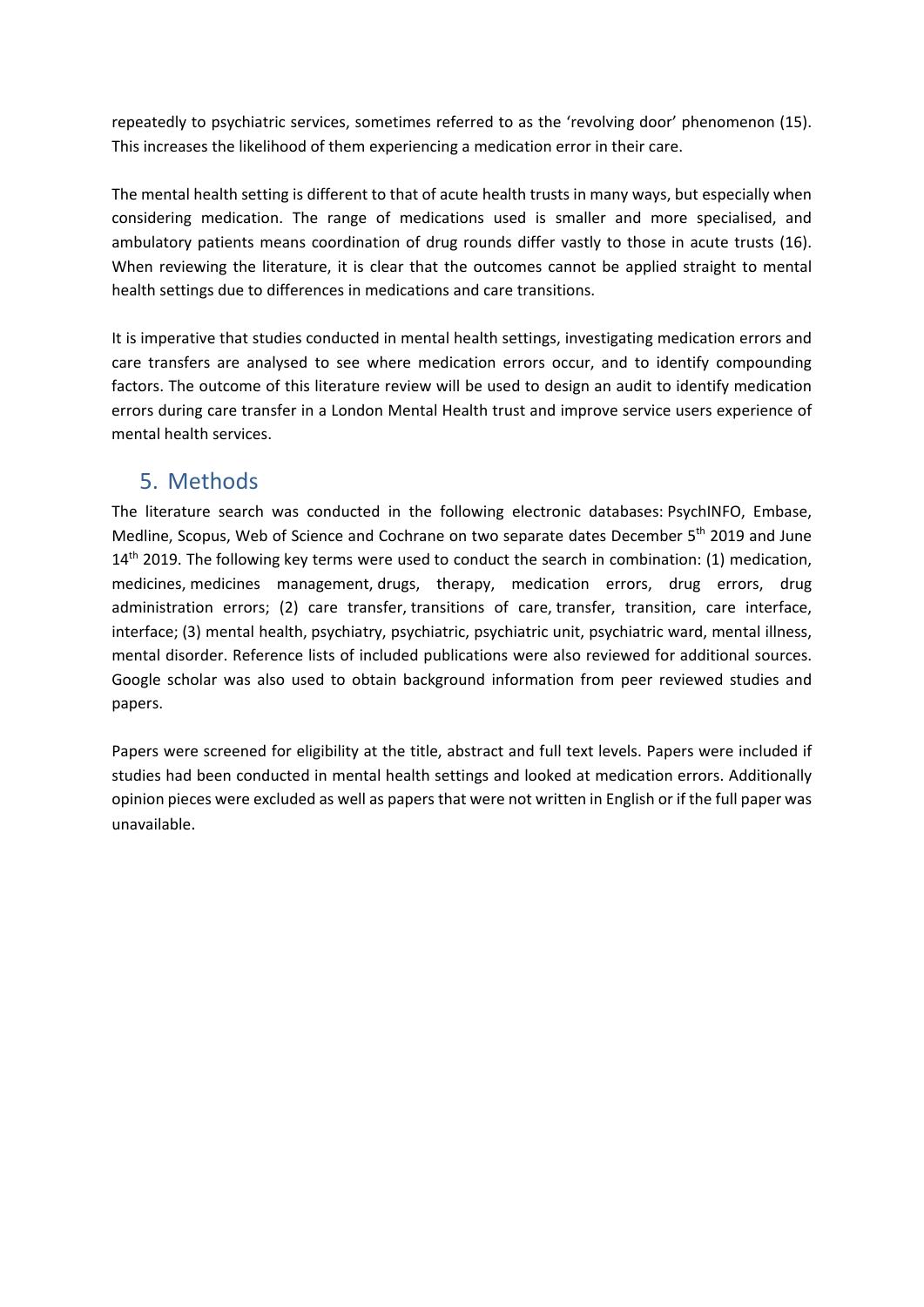## <span id="page-5-0"></span>6. Main

It is clear from the literature analysing medication errors at care transfers in mental health that there are five main themes; care interfaces, admission and discharge, prescribing practices, challenges faced by nurses and differing infrastructure across services. Findings will be grouped under these headings for ease.

#### 6.1Care interfaces

<span id="page-5-1"></span>Care transfers includes both inpatient and outpatient services. Mental health NHS care in the UK includes a range of specialist teams, which creates additional points of care transfer (3). This includes teams such as; Home Treatment teams, early intervention teams, community mental health teams and so on (17). Furthermore, the selection of different specialist teams can vary across different mental health trusts. This adds to the already established problem of care being transferred between secondary and primary care (14, 17).

Many chronically unwell and acutely ill patients often go between these specialist teams and can be under many different services (3, 17). If a patient is transferred between unfamiliar services, the teams may not know the patient's usual presentation (18). This may result in late recognition of ADRs or paradoxical side effects (3). This demonstrates the importance of effective communication between health care professionals when transferring care. Additionally, patients who become more violent or aggressive, which can be a symptom of poor continuity of care, are more likely to receive higher doses of medication (3, 19). This increases their risk of ADRs and harm, thus highlighting the risk of care transitions for patients accessing mental health services.

Even within inpatient mental health services, patients may experience a range of care transfers; within the same hospital but to another ward (because of an inappropriate ward environment), to a specialist Psychiatric Intensive Care Unit (PICU), to specialist rehabilitation wards, to and from prisons and so on (3). Patients may also be transferred to private mental health hospitals when there are bed pressures or to other mental health hospitals which may be closer to the patients home.

PICUs were set up to manage the most unwell patients within mental health services (19). They also take numerous transfers of patients from prison services, forensic services and court (20). PICU transfers are common within inpatient mental health units and is a time of increased stress for both patients and staff. This is clearly evidenced by aggression being the most cited reason for PICU admission (19). Due to the variable manor of PICU transfers, the priority is to maintain the safety and dignity of both staff and patients. On occasion, this means drug charts and medications can be left behind on the previous ward, resulting in the potential for drug omissions. Despite this transfer of care being very common in mental health settings, there are almost no studies investigating the rate of medication errors in PICU settings or surrounding the transfer. This lack of information is also true for care transfers within all inpatient mental health services and community based services; showing a shocking gap in the literature and a key area for future research.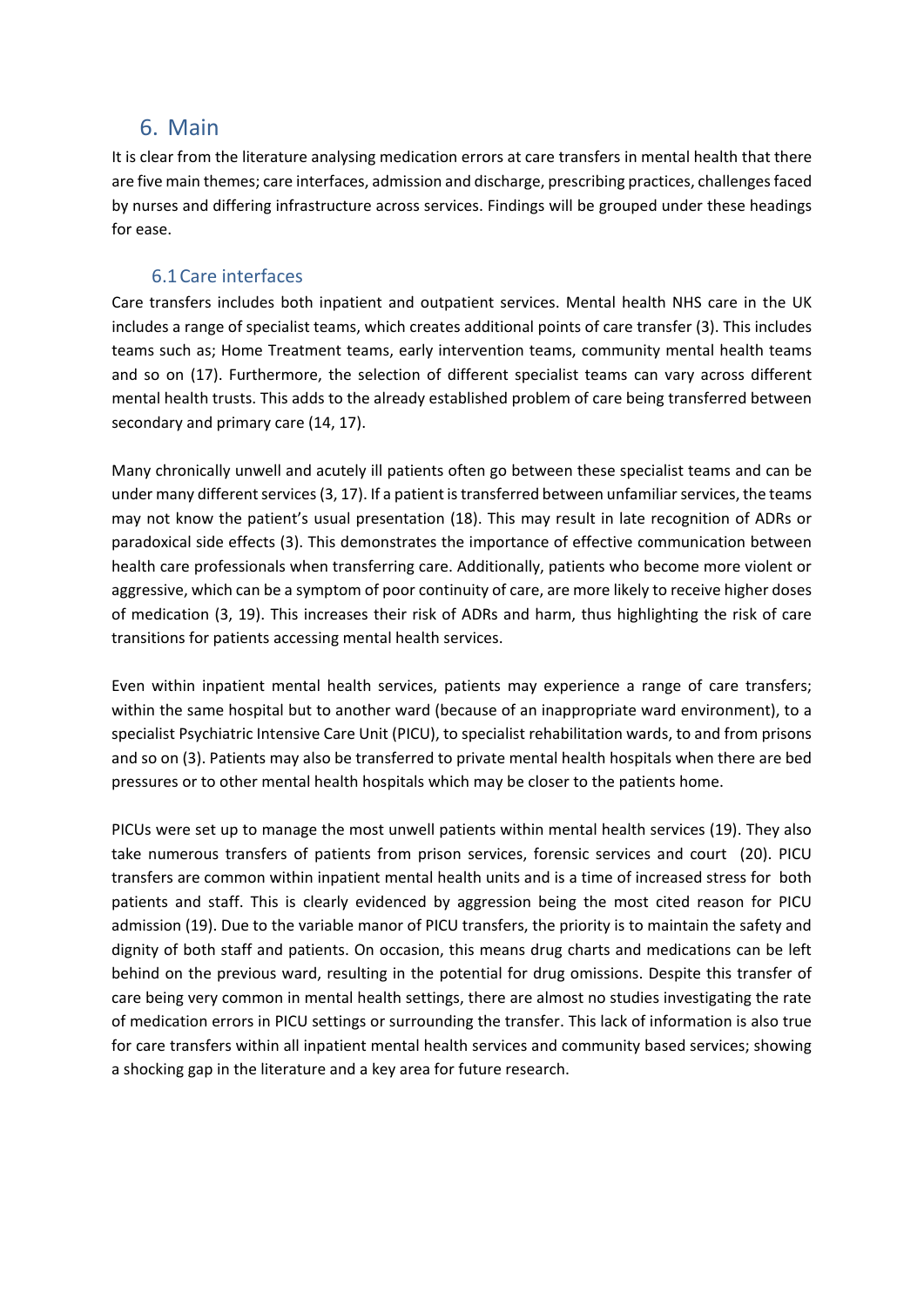#### 6.2Admission and discharge

<span id="page-6-0"></span>Accessing care services means an admission and discharge for each patient, thus these events are most frequently experienced. As these transfer events pose the greatest risk of medication errors, it is imperative we gain a better understanding of how these errors occur (3, 12, 21, 22). This is not only true for the mental health setting, but all hospital settings.

On admission to hospital, it is mandatory that medication reconciliation is conducted for each patient. This requires using at least two sources of information to confirm and match the medication the patient was taking prior to admission (23).

The 2007 Quality Improvement Programme (QIP) on medicines reconciliations confirmed that medication errors due to discrepancies are common on admission (23). They received data from 45 mental health trusts regarding their medicines reconciliation process and showed that at re-audit, most of the 79% of patients that had a medicines reconciliation, had it done within 24 hours (23). Of the medicines reconciliation conducted using at least two information sources, 31% identified discrepancies which is comparable to that in the wider literature (21, 23). Interestingly, physical health medications were most commonly implicated in the errors found, showing that physical health medications are often omitted on admission to mental health settings (21, 23, 24).

Overall Paton et al. demonstrated improved use of sources and increased medicines reconciliations in mental health trusts across the UK upon re-audit. Despite this success, it is imperative to acknowledge the difficulties in obtaining accurate medicines reconciliations within mental health settings. Patients are often a key primary source of information when compiling a medicines reconciliation however, patients in mental health services can be poor historians often admitted with acute mania or psychosis (23). Therefore, using alternative sources of information may be more important in mental health settings when comparing the process to other care settings. On re-audit, it was shown that there was an increased number of GPs contacted for information (23).

Medication errors on admission can be further compounded by the fact that many patients often selfmedicate with over-the-counter products, including herbal and vitamin compounds (3). There is also a high level of substance misuse amongst the mental health population and this can offer additional areas of drug-drug interactions (3). Patients may not always know about the importance or risks of drug-drug interactions and therefore may not divulge this information regularly to their care provider (3). Pharmacists and clinicians involved in patient care should be skilled in educating the patient to enable them to disclose all relevant drug and medical history. Although it has been shown that pharmacists are superior to other healthcare professionals in obtaining an accurate medication history, due to reduced pharmacy services in mental health trusts, pharmacists may not always be available to complete medication histories and discharge counselling (17).

Keers et al. conducted a study across three NHS mental health trusts in the UK looking at errors on discharge (22). They showed that 81% of the discharges contained an error (22). Medication was often missed off of discharge letters leading to patients not having the correct medication when they leave hospital and GPs not continuing to prescribe the correct medication (22). This was also shown by Raynsford et al. who conducted a study looking at errors made in the community amongst patients with a severe mental health issue (25). Both studies also showed that information regarding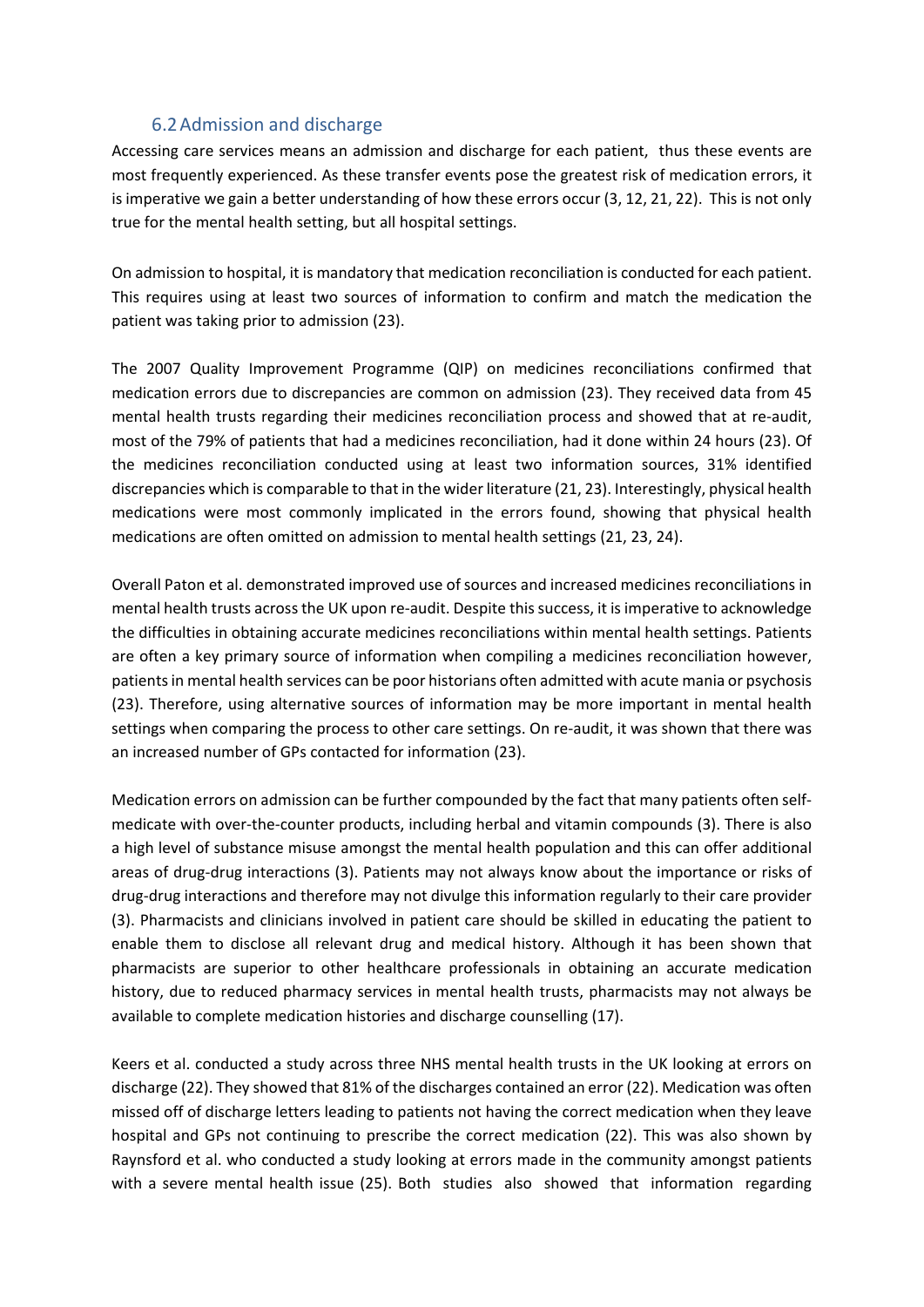discontinued medications and prescribing directions were often missed off in communication to GPs. Again, leading to incorrect prescribing for patients when in the community (22, 25). Interestingly, Raynsford et al. also identified a lack of understanding of shared care guidelines between primary care prescribers and secondary care prescribers leading to omissions in medication which should have been continued upon discharge (25).

Both Keers et al. and Raynsford et al. highlight the increased risk of errors at the discharge interface and the primary and secondary care interface when considering mental health. It is key to keep up communication between this interface and provide additional support to prescribers, especially in the community. Raynsford et al. highlighted the role of specialist mental health pharmacists and technicians in supporting both primary and secondary care prescribing and their role in reducing errors (25).

## 6.2.1 Reducing errors at admission and discharge

<span id="page-7-0"></span>The role of pharmacy in reducing medication errors during admission and discharge has been proven multiple times. On admission, effective medicines reconciliations completed by pharmacy have shown to be more effective than when they are completed by any other healthcare professional (3, 23, 26). Brownlie et al. also showed the when undertaken by a pharmacy technician, the reconciliation is more timely and can therefore be more cost effective as estimated by NICE (3, 26, 27). This ensures that the correct medications are prescribed and supplied to the patient during their admission. As part of the medicines reconciliation, pharmacy staff are able to contact all prescribers and suppliers of a patients medication (23). This is essential in mental health as specialist psychotropic medication may be supplied by different mental health registered pharmacies, community teams as opposed to the usual GP or community pharmacy (3, 25, 26).

Similarly when preparing patients for discharge, it is imperative that they are counselled on their medication. It has been shown that when discharge counselling and medication education is given to patients, the risk of medication errors decrease (12, 28, 29). Furthermore, it has been shown that discharge counselling leads to reduced readmission rates, which in turn, reduces the number of care transfers a patient is exposed to thereby reducing the risk medication errors. (3, 12)

Discharge counselling empowers the patients to take charge of their own medication and allows them to monitor the prescribing when they leave inpatient settings. Discharge counselling also screens for any discrepancies and issues which may lead to non-adherence (3, 28).

Although every patient should receive medication counselling, it can often be missed. The 2018 Adult Inpatient Survey revealed that almost half of patients had not been advised about medication side effects upon discharge (30). Therefore, when this is considered along with the fact patients commonly have poor insight to their condition, it is not surprising that so many patients living with mental health issues have problems taking medication as prescribed. Lack of adherence has a clear link with relapse and readmission rates; people with schizophrenia are one and a half times more likely to use inpatient services with non-adherence (31-33). This clearly highlights a clear area for improvement as well as demonstrating the importance of patient education and continuity of care in the community (31-33).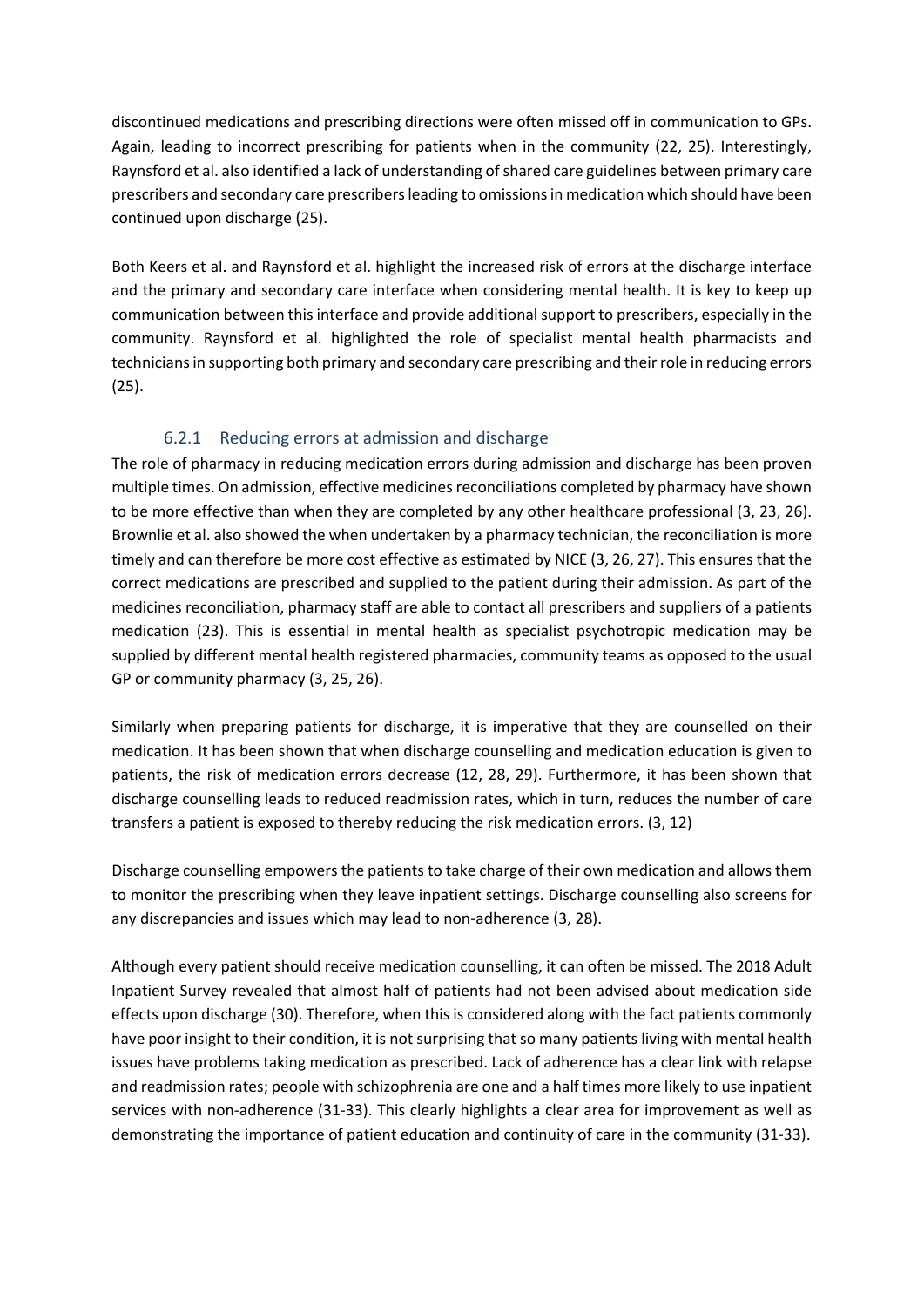#### 6.3Prescribing practices

<span id="page-8-0"></span>It has already been shown that errors on discharge can be due to omissions and lack of understanding of the shared care guidelines. However, when considering prescribing errors which can lead to medication errors it is important to consider all points of care transitions.

In one study of 43 patients, it was shown that 91% of medication prescribing errors occurred at one or more points of care transfers with 69% occurring at the point of admission (21). This reiterates the dangers that admissions can pose. Of the errors found across all of the care transitions investigated, complete drug omissions were the most common, followed by incorrect frequency or dose (21). Potential harm was shown in over 80% of the errors seen on admission and on over 30% of the errors on discharge, demonstrating just how dangerous these errors can be (21). This study investigated patients who were discharged from one hospital and therefore may not be reflective of all care transitions within mental health. However, it does provide insight into the types of errors which occur and the risk this can pose to patients.

Clarke et al. showed that medications were omitted from clinic letters and communications to GPs, as well as on prescriptions (24). Over 80% of these errors made by psychiatrists involved physical health medications (24). This supports the fact that psychiatrists often fail to screen for physical side effects which can be consequences of antipsychotics and antidepressants (3, 17). Procyshyn et al. and Morcos et al. also commented on the lack of screening and monitoring. Most physical health monitoring can be done easily in the community by GPs. However, when medication is omitted, GPs cannot be expected to monitor something they do not know is prescribed. This can result in harm to the patient through toxicity or reduction in lifespan due to the development of various conditions such as metabolic syndrome. Although the study by Clarke et al. may be somewhat outdated, it represents one of the only studies looking at medication errors in outpatient psychiatry settings and still reflects common errors seen in prescribing practises between primary and secondary care.

Interestingly a number of papers have shown that physical health medication is more likely to be omitted by psychiatrists and psychotropic medication is more likely to be omitted by GPs or doctors working in acute services (3, 21, 23, 24). This is unsurprising as Raynsford et al., as previously mentioned, identified a lack of understanding of shared care guidelines (25). However, Keers et al. showed that information outlining continued prescribing responsibility and prescribing instructions was often left off discharge letters (22). This demonstrates a common clerical error which may have caused reduced confidence in prescribing due to lack of support.

Keers et al. also investigated prescribing errors amongst different seniority of doctors. They found that middle grade, senior and locum doctors had the highest level of prescribing errors (22). However senior doctors were less likely to make an error when prescribing psychotropic medication, but more likely to make an error when prescribing non-psychotropics (22). This perhaps supports the fact that errors are made when prescribers are less familiar with the medication they are prescribing. Additionally, they found that more errors were associated with higher levels of polypharmacy (22).

A study in which Robinson et al. compared day care and GP records showed that 55% of patients had discrepancies between the two (34). Of these errors psychotropic drugs were most commonly implicated, including the omission of lithium on the GP records (34). To ensure clear communication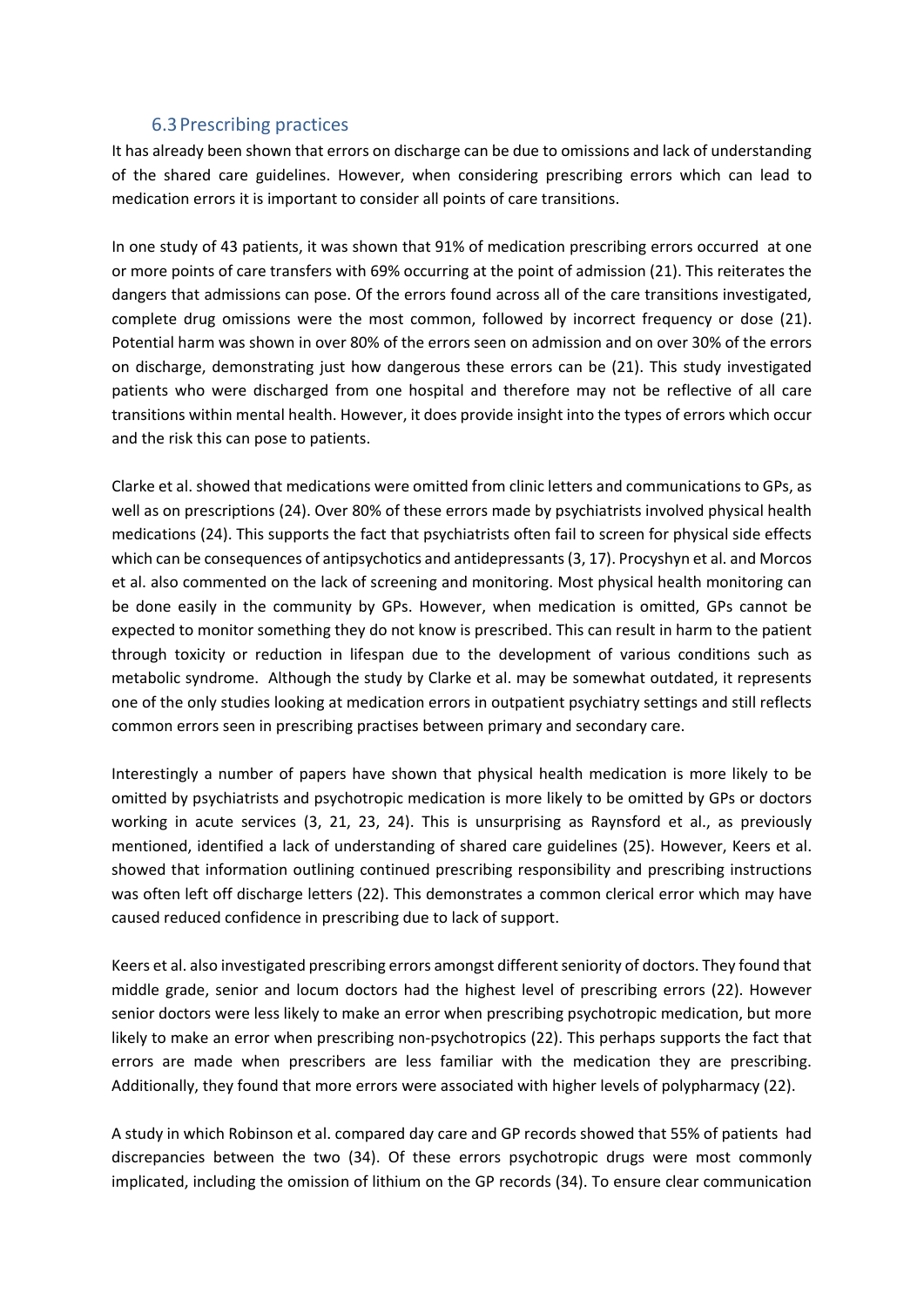regarding medication changes, Robinson et al. introduced a letter which could be easily completed by the day centre and sent to the GPs. However, on re-audit only minimal improvement was seen, with dangerous errors still being made. This may support the fact GPs and doctors may feel less confident in prescribing medication originally prescribed by a specialist. It could also suggest that medication is not added to records when it is believed that the medication is prescribed and monitored by someone else. This highlights the importance of prescribers understanding their role and responsibility for each medication their patient is on. Omitting medications from GPs records or specialist records can lead to interaction errors at the very least. This again emphasises the importance of communication across care interfaces and the role of services, such as pharmacy, in supporting the correct prescribing practices.

## 6.4Challenges faced by nurses

<span id="page-9-0"></span>When looking at where medication errors usually take place, it has been shown that errors are most commonly made during the administration of medications (35, 36). Nurses are tasked with understanding the prescribers instructions, choosing the correct medication and ensuring that the right medication goes to the right patient at the right time in the right form. Since nurses are the last barrier between a patient and their medication in an inpatient setting, it is imperative that this area and nurses role in medication is reviewed within mental health settings (37).

Hemingway et al. investigated nurses perceptions to barriers of safe administration of medicines in mental health (38). Although seven themes were identified, those which could be compounded by transfer of patient care were; pharmacological understanding, poorly written and incomplete drug charts and acutely ill patients. These themes were reflected in a qualitative study conducted by Keers et al. (18).

Procyshyn et al. also recognised the responsibility of nurses to be able to make a clinical decision around the administration of 'as required' (PRN) medication (3). Without clear instructions from the prescriber, the nurse has to rely on their pharmacological knowledge and experience to decide whether the drug is needed by the patient and if it is safe and appropriate to give it (3, 18). PRN administration has led to a higher rate of errors, with nurses contributing their lack of pharmacological knowledge to medication errors (3, 16, 18, 38, 39). Harrington et al. and Nirodi et al. also found that the quality of prescribing of PRN medication was of poorer quality than the regular medications (39). Additionally, when new patients are transferred, nursing staff may not know the patient well and will have to make a judgement on the appropriateness of PRN medication. This highlights the importance of doctors and pharmacists making sure that medication is prescribed explicitly and that guidelines are available and accessible to nursing staff. Keers et al. describe the challenges faced by nurses who are not familiar with the patients leading to medications being administered to the wrong patient (18). This is despite nurses following the policy and checking the patients name and date of birth before giving medication (18).

Although Haw et al. recognise that significantly more PRN medication errors were found in their study than expected, the nurses involved did not attribute lack of knowledge or training to the errors (37). Ward environmental factors, poor staffing and personal factors were identified as the main precipitators by both Keers et al. and Haw et al. (17, 37). Additionally, poor prescribing practises were identified as contributing factors and suggested that prescribers have a clear role to play in the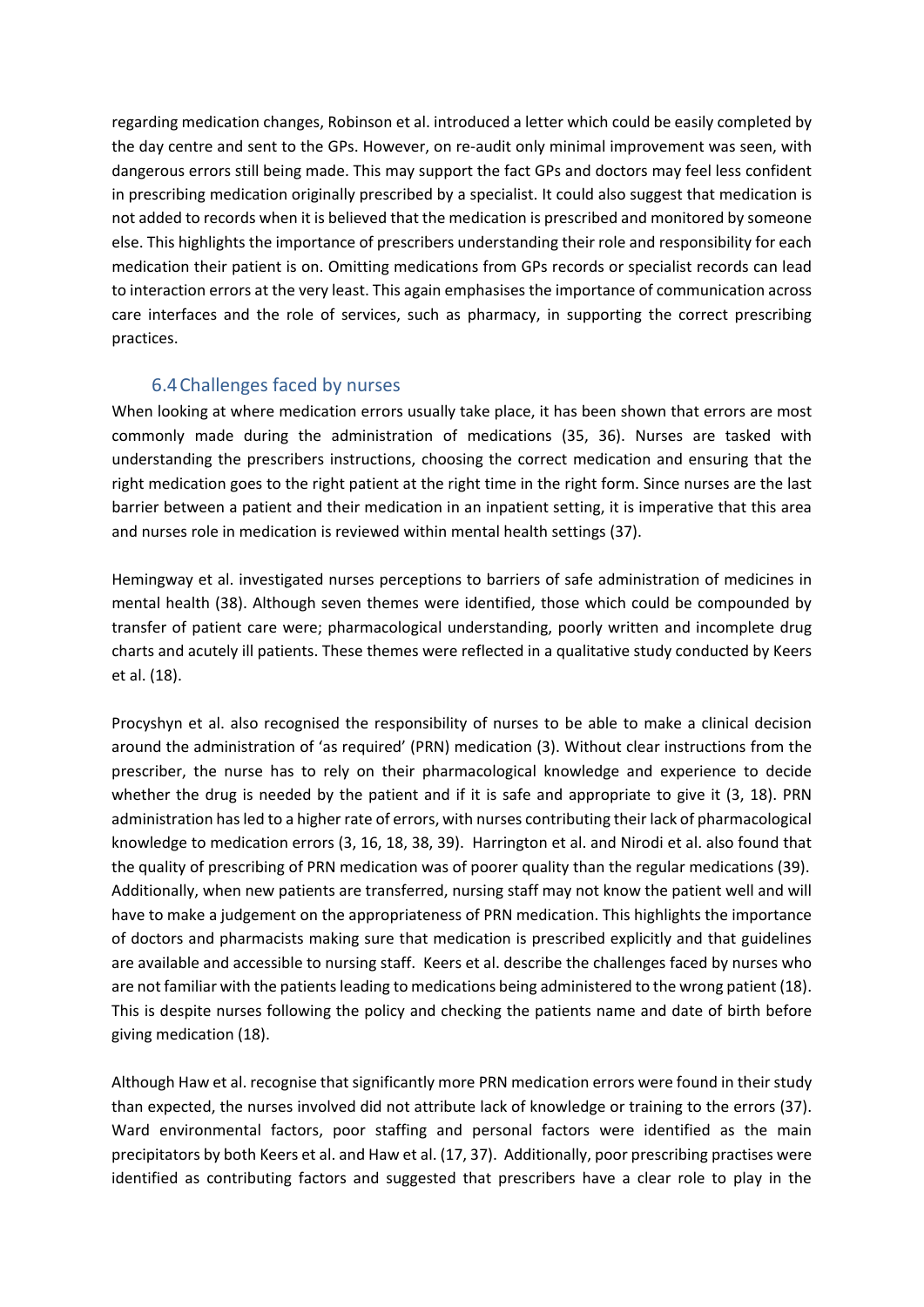reduction of errors (16, 18, 37). This supports findings by both Hemingway et al. and Procyshyn et al. who also identified poorly written and incomplete drug charts as a source of error (3, 18, 37, 38, 40).

Acutely unwell patients impact upon the ward environment. This has been identified in most studies conducted in mental health settings (3, 17, 18, 37, 38). Acutely unwell patients can often contribute to a volatile ward environment which can lead to an increased number of incidents on the ward. This can mean that medication rounds are often disturbed and interrupted which can promote medication errors.

Additionally, acutely unwell patients are less likely to engage and adhere to medication which puts a greater responsibility on the multi-disciplinary team to educate patients about their medication (3, 17, 38). People accessing mental health services often come in and out of services regularly and have complex health needs (32). This often leads to polypharmacy and very low adherence rates amongst the population due to a combination of poor insight and lack of medication counselling (3, 41).

## 6.5Differing infrastructures and systems

<span id="page-10-0"></span>Communication is the basis of any health care provider, especially in mental health where there are so many interfaces. It has been shown that communication breakdown contributes to two thirds of treatment errors (13). This is perhaps an unsurprising finding following previous discussion about medication omissions and prescribing responsibilities.

In mental health, specialist medications are often supplied by mental health services, meaning they can often be missed off of primary care records (3, 21, 24). For example, clozapine has to be prescribed and dispensed by an approved centre, and depot medications are often supplied by community teams who also administer the medication (17, 26). A breakdown in communication between these different sources can cause therapy to be duplicated or completely omitted, interactions left unassessed and drug monitoring forgotten; thereby increasing the chance of inpatient admissions (3, 22, 24). This is also true of secondary care records; often showing a lack of regular medication which may be prescribed by different teams (3, 17, 24).

Different teams use different systems and working practices which can often contribute to errors, especially when patients are transferred across systems (17). Both Procyshyn et al. and Maidment et al. highlighted the issue of different system infrastructure across mental health settings, both inpatient and outpatient services (3, 17). Procyshyn et al. highlighted the benefit of using integrated electronic infrastructures for prescribing, medical notes and laboratory results (3). This would enable timely access to records across the board enabling the range of prescribers involved in an individual's care to see the medications prescribed, the management plans and monitoring. This would also reduce medication errors at the point of transfer as medication details would be available at the point of contact (21). Maidment et al. highlighted the role of pharmacy in reducing the errors caused by poor infrastructure (17).

As discussed previously, pharmacists are highly skilled in finding and managing medication errors, however, Maidment et al. also commented on the limited and often understaffed pharmacy services (17). The lack of pharmacy intervention may increase the number of errors seen in certain teams and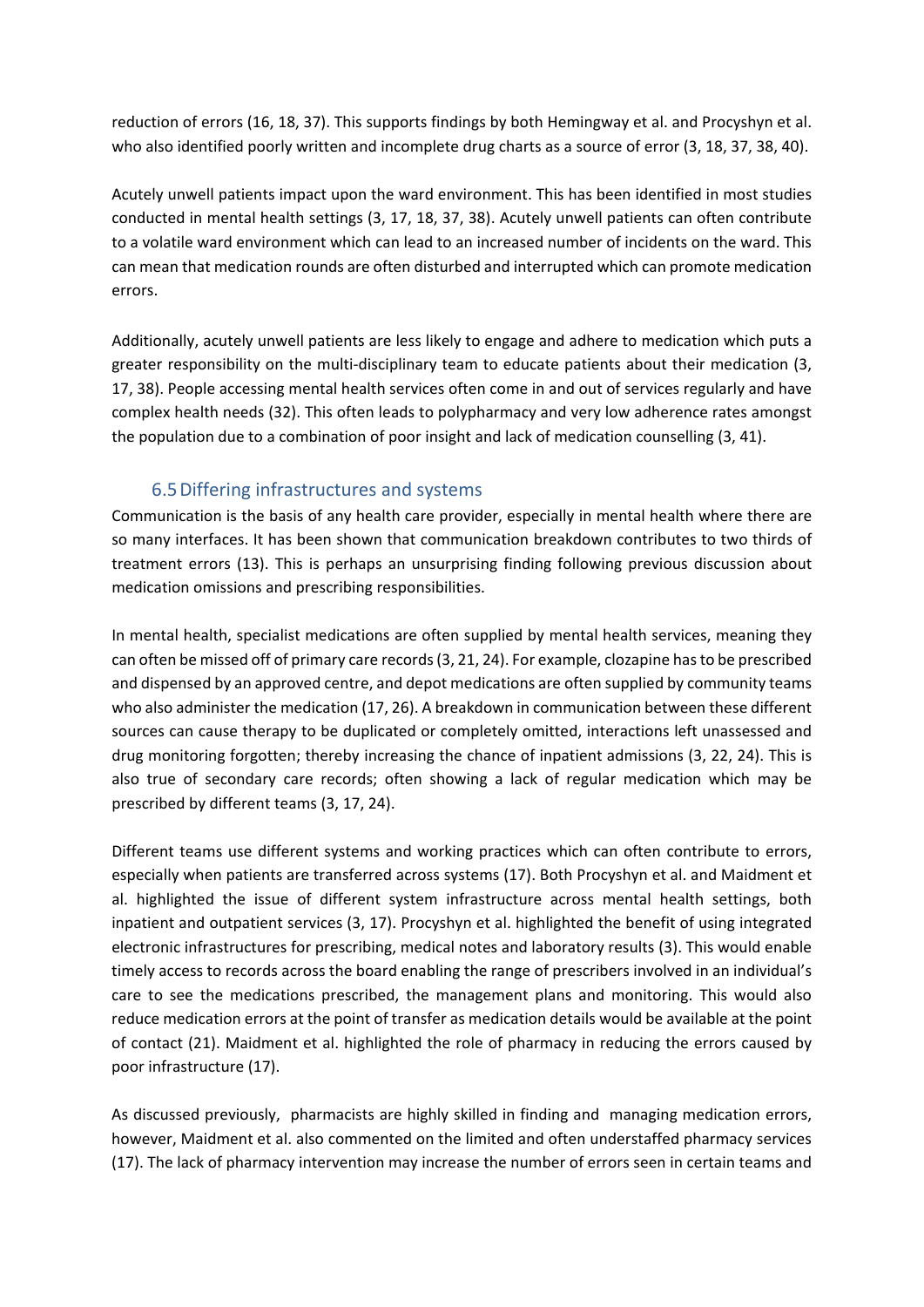especially when compared to acute health trusts. This shows the importance of streamlining communication infrastructure across teams and settings to empower clinicians to prescribed accurately.

# <span id="page-11-0"></span>7. Discussion

Care transfers in the mental health setting are common and patients are faced with a variety of care interfaces. Despite this, there has not been many investigations on how care is safely transferred at these interfaces and less so on the effect of care transfers on medication errors. Similarly, medication errors in mental health settings have been investigated but, not as widely as in acute trust settings and not looking at specific care settings within mental health. This again has resulted in a lack of information on the types of medication errors which commonly happen when care is transferred.

It is clear that there are certain themes in medication errors in mental health settings on a whole. PRN prescribing shows an area for improvement, as well as ensuring the correct prescribing of physical health medication and correct medication monitoring. Additionally, nurses feel unsupported and understaffed in busy, noisy wards. This leads to errors in administration which may be compounded when acutely ill patients, unknown to the staff are transferred to their care. To improve this, pharmacists should ensure that charts are clearly written, and that PRN medication is explicit especially when patients are admitted or transferred to a new team. Administration errors should be investigated in relation to care transfers as no papers had reviewed these types of errors or even if they are increased when patients are transferred.

When looking at medication errors particularly when care is transferred, it can be seen that errors are usually due to poor medication reconciliations, inaccurate discharge letters, poor patient understanding and insight, and poor communication. Medicines reconciliations should be done within 24 hours of a patient being admitted to a ward or service. This should be done by a member of the pharmacy team as they have been shown to be much more effective in obtaining an accurate medication history (42, 43). Medicines reconciliations are more commonly completed when patients are admitted as an inpatient. However, if these were to be completed when patients accessed any mental health service or when they have been transferred, more errors may be avoided.

The lack of pharmacy services available in mental health compared with acute health trusts demonstrates a gap in the service. In one study, increasing the number of clinical pharmacists reduced medication errors by almost 300% (44, 45). This is worth considering as it has also been shown that pharmacists are most effective at stopping errors when doing so face to face as opposed to leaving the prescriber an email (46). This demonstrates the importance of having a well-staffed, present, pharmacy team.

Poor communication leads to ambiguous understanding of responsibility between clinicians. It has been shown numerous times in the literature that psychiatrists and general practitioner's omit medication that they do not feel responsible for. Therefore, it is essential that on discharge a complete list of all medications the patient was receiving whilst under the care of the discharging clinician is communicated effectively to the next care provider. Within this, it is imperative that plans for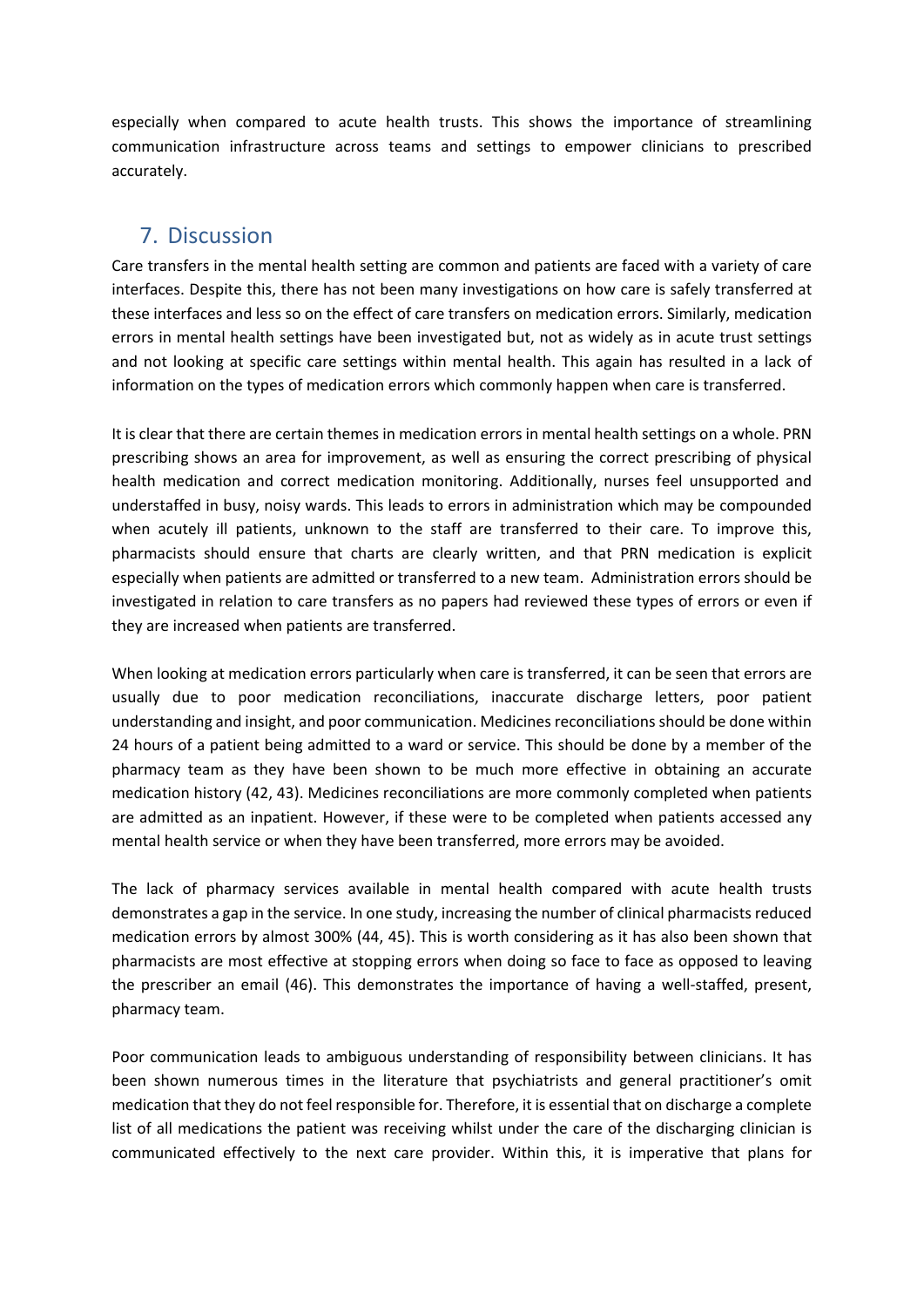prescribing specialist medications are made clear as well as monitoring requirements. This will help to ensure that clinician responsibility is clearly outlined.

Communication is also key for inpatient care transfers. This will allow transfers to be properly planned for and ensure that information and medication is transferred effectively along with the patient. Engaging the MDT will ensure that everyone caring for the patient will be involved. This includes the pharmacy team who will be able to ensure that information about medication is correctly handed over to the next team.

Effective communication will help to overcome the difficulties posed by care services employing a range of IT platforms and technological infrastructure. Although the changeover to electronic notes and prescribing has been shown to reduce medication errors, this can take a long time to implement and therefore it is imperative that all healthcare practioners participate in effective communication across services. Interestingly shared care records for patient with mental health conditions have been shown to be ineffective in providing accurate information (21). However, sending discharge summaries to community pharmacies may be a way of ensuring patients are prescribed the correct medications following discharge, and empowers community pharmacists to follow up discrepancies with the GP.

It is also essential for education and conversation to maintained amongst healthcare professionals including both prescribers and medication administrators. Ensuring regular training and guidance around safe medication practices is essential. When working within a service for a long time it can be difficult to differentiate good practice from workplace culture. As professionals, we must always challenge our practice.

Finally, empowering patients to understand and take responsibility for their health and medicines may lead to a reduction in medication errors on admission and transfer as well as improved adherence and fewer admissions. This is not easy as inpatients are often too unwell to effectively engage in conversations around medication. However, perhaps this demonstrates the importance of having these conversations at multiple points in healthcare and in the community where patients are often more stable.

# <span id="page-12-0"></span>8. Limitations

This literature review has limitations including studies conducted in mental health settings outside of the UK may mean that findings are not as applicable to NHS mental health services. Additionally, excluding studies which were not set in mental health may mean additionally evidence was missed. All care settings experience medication errors and patient transfers. In the future a literature review comparing care transfers in acute hospital trusts and mental health trusts may provide insight into ways of improving both settings.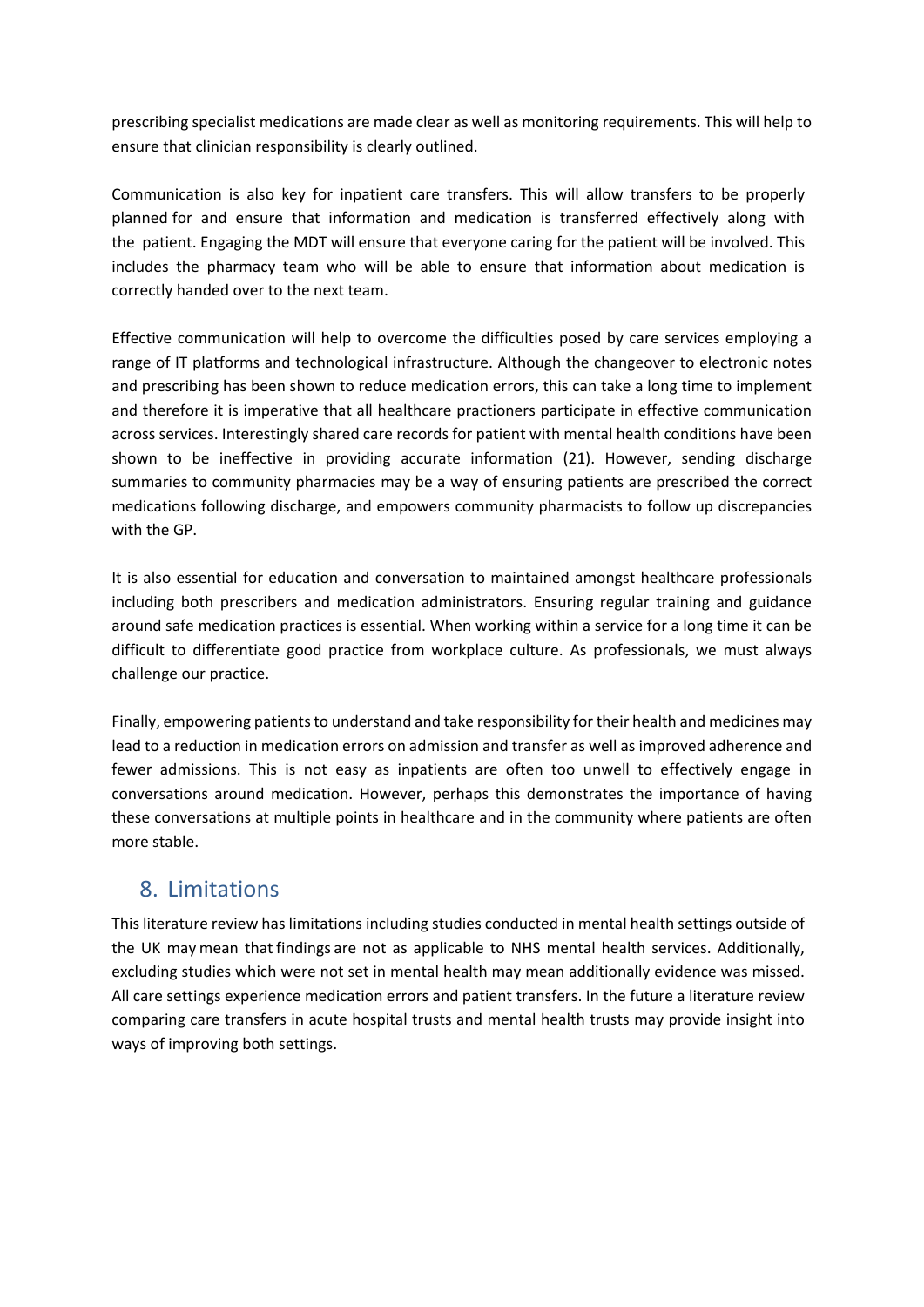## <span id="page-13-0"></span>9. Conclusion

Following this review, it is clear that there are many areas in which errors are made, especially when we consider the range of care transfers a patient can experience on their mental health journey. As identified, care transfers pose a greater risk of medication errors which can be potentially harmful to the patient. It is therefore imperative that not only is more work is done around medication errors during care transfers in mental health settings, but that there needs to be an improvement in communication and streamlining care interfaces within mental health.

Suicide prevention is currently a priority in the NHS Five year forward view for mental health and features on the NHS Long Term Plan (48). However, none of the literature reviewed here investigated the risk of inappropriate prescribing or medication errors which contribute to attempted and successful suicide. This is despite the fact that the second most common method of suicide is selfpoisoning and implicates prescribed medication, including psychotropics (48). Additionally people with mental health issues can be up to 18 times more likely to die from suicide than those without (49). Public Health England and NICE have recommended local and national approaches to reduce suicide including a multi-agency approach and medicines optimisation (47, 48). Therefore medication errors during care transfers which can contribute to suicides is a very important area which needs to be investigated.

People who live with mental health issues require ongoing therapy and require reliable continuity of care. Their medication plays a very important role in maintaining their health, preventing readmission and to manage their lives well in the community. It is known that with every relapse in mental health a person experiences, the less time they spend well. Ensuring that medication is correct plays a big role in this. People living with chronic mental health issues are a vulnerable group of our society who are often subject to polypharmacy, additional health needs and who die on average almost twenty years earlier (49). It is important that the gaps identified in the research are explored so that there is a strong evidence base in which effective care can be provided and that we can minimise the impact of mental health on life expectancy.

To investigate medication errors within inpatient settings an audit should begin with examining how many care transfers and what specific care transfers a patient has during one inpatient admission. As there are no standards or research identifying the commonest transfers within mental health settings, this will provide the insight needed to identify high risk transfers and to develop standards. Once common transfers have been identified, these can be analysed for medication errors. Once the riskiest transfers are identified, interventions to reduce errors can be introduced. Each intervention should then be re-audited. As medications are so pivotal to the care of patients and can introduce harm when given incorrectly, it is acceptable to set a standard of 0% errors during care transfers. It was identified that the most common medication error in inpatient settings was omission of a medication. It will therefore be interesting to see if this is also the case when patients care is transferred.

Additionally, it is important to consider the effectiveness and comprehensiveness of both medicines reconciliations and discharge letters. Traditionally, medicines reconciliations are only done at the point of admission to an inpatient service. Expanding medicines reconciliations to be done at each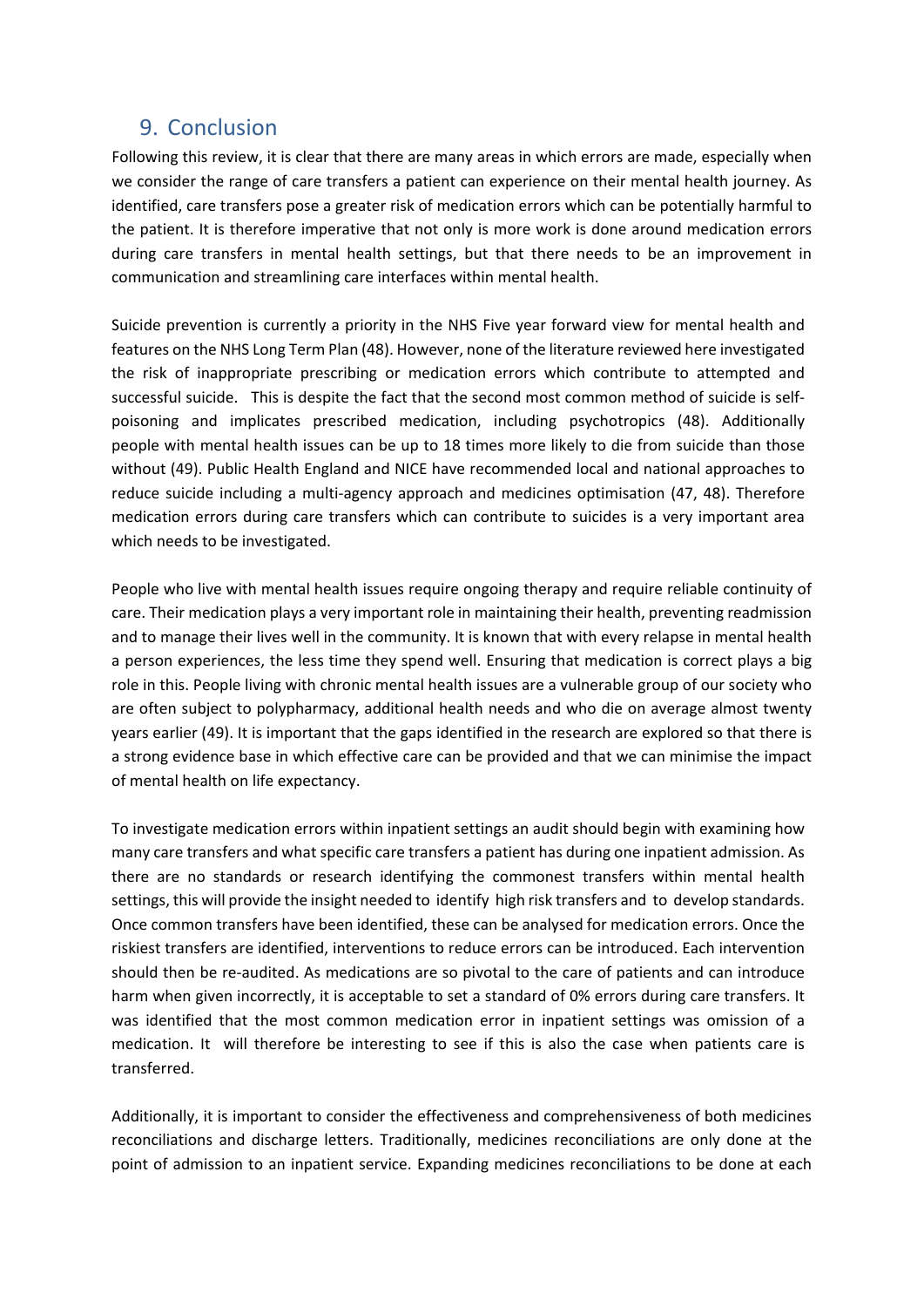point of care transfer may reduce unintentional errors at that point. to investigate the benefit of this, a pilot could be run on one inpatient ward setting to begin with. Auditing errors at baseline and then post intervention may demonstrate the potential benefit that this intervention may produce.

However, this may be difficult due to the understaffing of pharmacy departments in mental health settings compared to acute health settings and the lack of pharmacy input within community mental health settings as well as other specialist teams.

It is also important to look at the effectiveness of discharge letters. Usually these are given to the patient and sent to their GP but could also be sent to the patients' other care services directly. While creating a greater administrative burden, this would ensure greater clarity between professionals and cut down on errors. Additionally, including community pharmacies in this protocol could create a central point of contact for all health care services, building on the resource gained from the electronic prescribing system. Community pharmacists could therefore help to rationalise prescribing post- discharge. This would also support Public Health England's plan to develop a multiagency suicide prevention and aide medicines optimisation as set out by NICE (47, 48).

With the closure of so many mental health inpatient beds and redirection of services to the community, it is imperative that mental health interfaces are streamlined. It is also important to ensure that pharmacists and pharmacy teams are well placed to support community services in their prescribing practices as they do in inpatient settings.

Pharmacy staff have been shown to be very successful in reducing medication errors and improving medication education amongst patients, they therefore play a key role in the successful treatment of patients and improving compliance. Mental health pharmacists are however historically based within inpatient settings. Investing in pharmacy services for community teams and settings may improve prescribing as well as improving patient medication counselling. Naylor et al. discussed the need for additional support for mental health commissioning in primary care as well as role and service redesign (9). This could be an opportunity to look at implementing change to reduce the risk of medication errors as well as achieving QIPP outcomes (9).

As mentioned throughout, improved compliance reduces admissions and reduces the number of relapses a person may experience. This is essential in improving overall health outcomes, both mental and physical. Therefore, since mental health will affect at least 1 in 4 of the population and 1 in 6 of us has experienced a common mental health problem in the last week, it is imperative that we act now to ensure services are efficient, safe and effective (9, 47).

Services within mental health are complex and vast. This creates numerous care interfaces in addition to those seen in physical health services. The increased interfaces combined with the complex needs of patients accessing mental health services, intensifies the risk of medication errors. Therefore, to achieve The WHO Third Global Safety Challenge, it is essential that we review our working practices.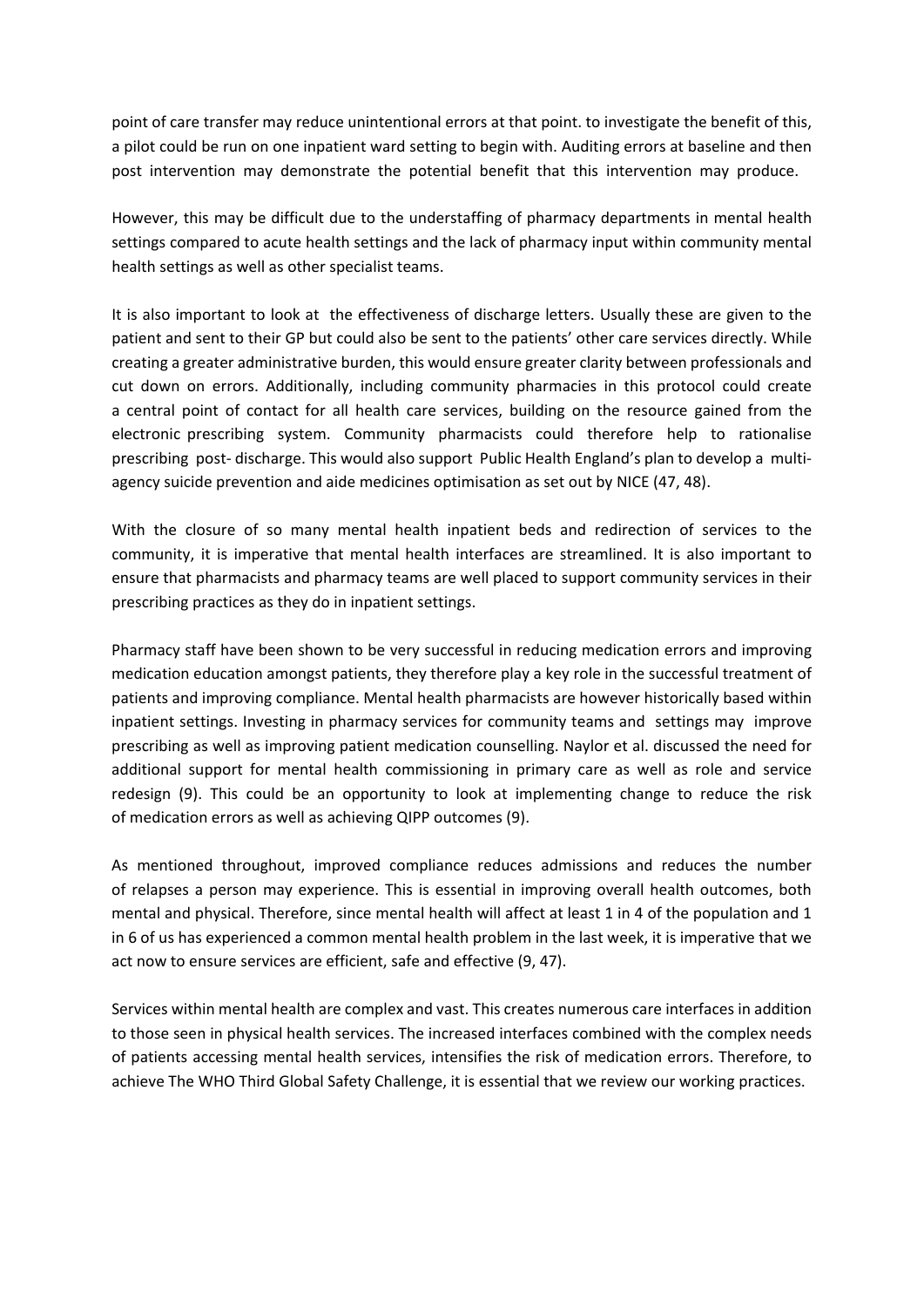# <span id="page-15-0"></span>10. References

1. Donaldson LJ, Kelley ET, Dhingra-Kumar N, Kieny M-P, Sheikh A. Medication Without Harm: WHO's Third Global Patient Safety Challenge. The Lancet. 2017;389(10080):1680-1.

2. Elliott R, Camacho E, Campbell F, Jankovic D, St James MM, Kaltenthaler E, et al. Prevalence and economic burden of medication errors in the NHS in England. Rapid evidence synthesis and economic analysis of the prevalence and burden of medication error in the UK. 2018.

3. Procyshyn RM, Barr AM, Brickell T, Honer WG. Medication errors in psychiatry. CNS Drugs. 2010;24(7):595-609.

4. Patel K, Jay R, Shahzad MW, Green W, Patel R. A systematic review of approaches for calculating the cost of medication errors. European Journal of Hospital Pharmacy. 2016;23(5):294.

5. Pirmohamed M, James S, Meakin S, Green C, Scott AK, Walley TJ, et al. Adverse drug reactions as cause of admission to hospital: prospective analysis of 18 820 patients. BMJ. 2004;329(7456):15.

6. Lisby M. Errors in the medication process: frequency, type, and potential clinical consequences. International Journal for Quality in Health Care. 2005;17(1):15-22.

7. World Health O. Medication errors. 2016.

8. Aronson JK. Medication errors: definitions and classification. British Journal of Clinical Pharmacology. 2009;67(6):599-604.

9. Naylor C PM, McDaid D, Knapp M, Fossey M, Galea A. Long-term conditions and mental health. 2012.

10. DiMatteo MR, Lepper HS, Croghan TW. Depression is a risk factor for noncompliance with medical treatment: meta-analysis of the effects of anxiety and depression on patient adherence. Arch Intern Med. 2000;160(14):2101-7.

11. Wheeler AJ, Scahill S, Hopcroft D, Stapleton H. Reducing medication errors at transitions of care is everyone's business. Australian prescriber. 2018;41(3):73-7.

12. Cortelyou-Ward K, Swain A, Yeung T. Mitigating Error Vulnerability at the Transition of Care through the Use of Health IT Applications. Journal of Medical Systems. 2012;36(6):3825-31.

13. Woolf SH, Kuzel AJ, Dovey SM, Phillips RL. A String of Mistakes: The Importance of Cascade Analysis in Describing, Counting, and Preventing Medical Errors. The Annals of Family Medicine. 2004;2(4):317-26.

14. American College of Clinical P, Hume AL, Kirwin J, Bieber HL, Couchenour RL, Hall DL, et al. Improving Care Transitions: Current Practice and Future Opportunities for Pharmacists.

Pharmacotherapy: The Journal of Human Pharmacology and Drug Therapy. 2012;32(11):e326-e37. 15. Lertxundi U, Corcóstegui B, Prieto M, Gonzalez U, Arana A. Medication reconciliation in psychiatric hospitals: Some reflections. Journal of Pharmacy Practice and Research. 2017;47(1):47- 50.

16. Cottney A, Innes J. Medication-administration errors in an urban mental health hospital: A direct observation study. International Journal of Mental Health Nursing. 2015;24(1):65-74.

17. Maidment ID, Lelliott P, Paton C. Medication errors in mental healthcare: a systematic review. Quality and Safety in Health Care. 2006;15(6):409.

18. Keers RN, Plácido M, Bennett K, Clayton K, Brown P, Ashcroft DM. What causes medication administration errors in a mental health hospital? A qualitative study with nursing staff. PLoS ONE. 2018;13(10).

19. Bowers L, Jeffery D, Bilgin H, Jarrett M, Simpson A, Jones J. Psychiatric Intensive Care Units: a Literature Review. International Journal of Social Psychiatry. 2008;54(1):56-68.

20. Bowers L, Hammond N, James K, Quirk A, Robson D, Stewart D. Characteristics of acute wards associated with the presence of a psychiatric intensive care unit, and transfers of patients to it. Journal of Psychiatric Intensive Care. 2012;8(02):66-77.

21. Morcos S, Francis S-A, Duggan C. Where are the weakest links?: A descriptive study of discrepancies in prescribing between primary and secondary sectors of mental health service provision. Psychiatric Bulletin. 2002;26(10):371-4.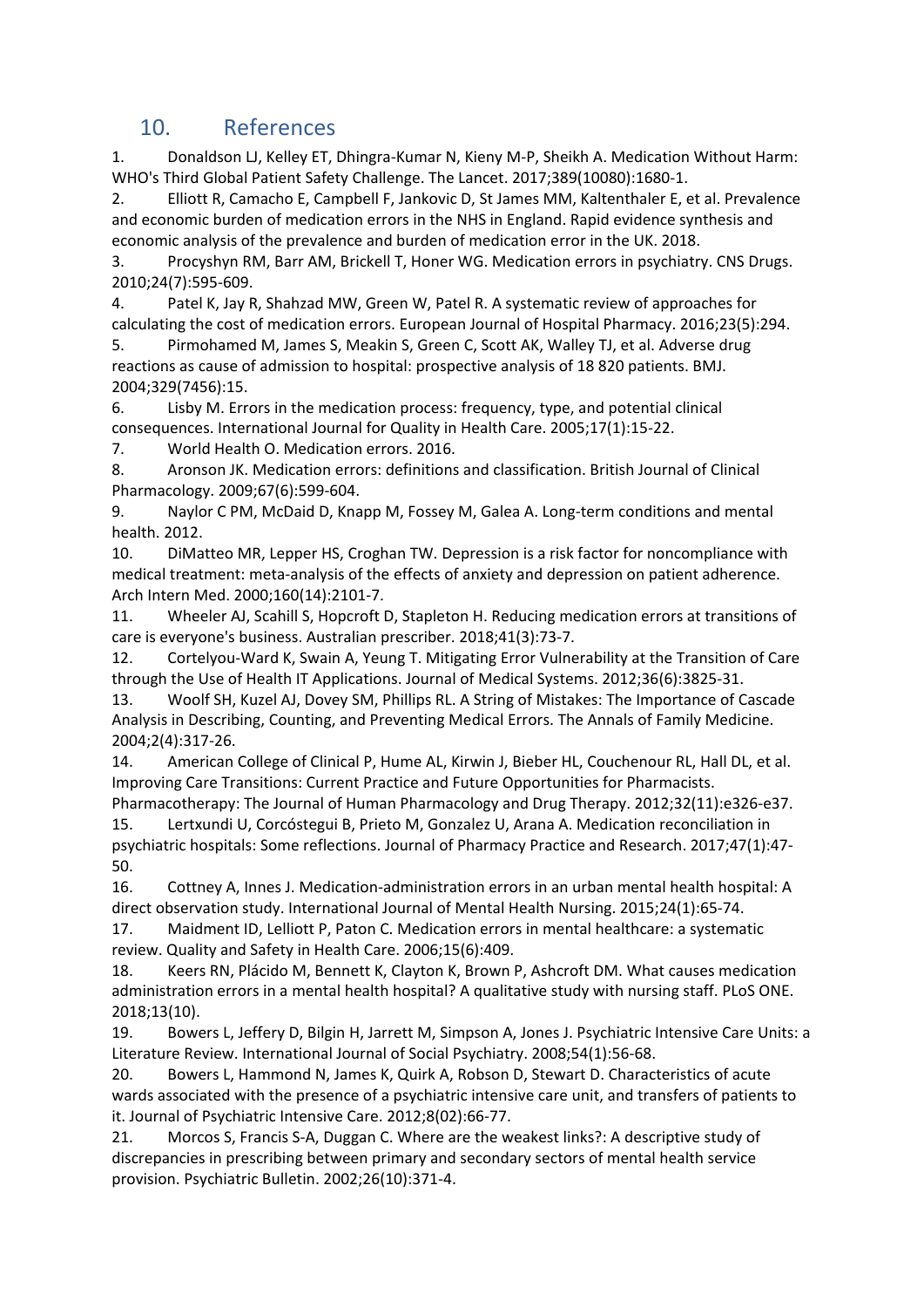22. Keers RN, Williams SD, Vattakatuchery JJ, Brown P, Miller J, Prescott L, et al. Medication safety at the interface: evaluating risks associated with discharge prescriptions from mental health hospitals. Journal of Clinical Pharmacy and Therapeutics. 2015;40(6):645-54.

23. Paton C, McIntyre S, Bhatti SF, Shingleton-Smith A, Gray R, Gerrett D, et al. Medicines reconciliation on admission to inpatient psychiatric care: Findings from a UK quality improvement programme. Therapeutic Advances in Psychopharmacology. 2011;1(4):101-10.

24. Clarke NA. What the eye doesn't see: drugs psychiatrists and GPs don't know their patients are on. Psychiatric Bulletin. 1993;17(8):469-70.

25. Raynsford J, Dada C, Stansfield D, Cullen T. Impact of a specialist mental health pharmacy team on medicines optimisation in primary care for patients on a severe mental illness register: a pilot study. European Journal of Hospital Pharmacy. 2020;27(1):31-5.

26. Brownlie K, Schneider C, Culliford R, Fox C, Boukouvalas A, Willan C, et al. Medication reconciliation by a pharmacy technician in a mental health assessment unit. International Journal of Clinical Pharmacy. 2014;36(2):303-9.

27. Karnon J, Campbell F, Czoski-Murray C. Model-based cost-effectiveness analysis of interventions aimed at preventing medication error at hospital admission (medicines reconciliation). Journal of Evaluation in Clinical Practice. 2009;15(2):299-306.

28. Schnipper JL, Kirwin JL, Cotugno MC, Wahlstrom SA, Brown BA, Tarvin E, et al. Role of pharmacist counseling in preventing adverse drug events after hospitalization. Archives of internal medicine. 2006;166(5):565-71.

29. Shaw H, Mackie CA, Sharkie I. Evaluation of effect of pharmacy discharge planning on medication problems experienced by discharged acute admission mental health patients. International Journal of Pharmacy Practice. 2000;8(2):144-53.

30. CQC. The 2018 Adult Inpatient Survery. [https://www.cqc.org.uk/publications/surveys/adult](https://www.cqc.org.uk/publications/surveys/adult-inpatient-survey-2018)[inpatient-survey-2018;](https://www.cqc.org.uk/publications/surveys/adult-inpatient-survey-2018) 2019.

31. Knapp M, King D, Pugner K, Lapuerta P. Non-adherence to antipsychotic medication regimens: associations with resource use and costs. Br J Psychiatry. 2004;184:509-16.

32. Bridge JA, Barbe RP. Reducing hospital readmission in depression and schizophrenia: current evidence. Current Opinion in Psychiatry. 2004;17(6):505-11.

33. Lacro J, Dunn L, Dolder C, Leckband S, Jeste D. Prevalence of and risk factors for medication nonadherence in patients with schizophrenia: A comprehensive review of recent literature. The Journal of clinical psychiatry. 2002;63:892-909.

34. Robinson J. Discrepancies between GPs' and psychiatrists' medication records. Progress in Neurology and Psychiatry. 2008;12(6):17-20.

35. Grasso BC, Genest R, Jordan CW, Bates DW. Use of Chart and Record Reviews to Detect Medication Errors in a State Psychiatric Hospital. Psychiatric Services. 2003;54(5):677-81.

36. Santell J, Hicks R, McMeekin J, Cousins D. Medication errors: experience of the United States Pharmacopeia (USP) MEDMARX reporting system. Journal of clinical pharmacology. 2003;43:760-7.

37. Haw CM, Dickens G, Stubbs J. A Review of Medication Administration Errors Reported in a Large Psychiatric Hospital in the United Kingdom. Psychiatric Services. 2005;56(12):1610-3.

38. Hemingway S, McCann T, Baxter H, Smith G, Burgess-Dawson R, Dewhirst K. The perceptions of nurses towards barriers to the safe administration of medicines in mental health settings. International Journal of Nursing Practice. 2015;21(6):733-40.

39. Nirodi P, Mitchell A. The quality of psychotropic drug prescribing in patients in psychiatric units for the elderly. Aging & mental health. 2002;6(2):191-6.

40. Procyshyn RM, Barr AM, Brickell T, Honer WG. Medication errors in psychiatry: A comprehensive review. CNS Drugs. 2010;24(7):595-609.

41. Rothschild JM, Mann K, Keohane CA, Williams DH, Foskett C, Rosen SL, et al. Medication safety in a psychiatric hospital. General Hospital Psychiatry. 2007;29(2):156-62.